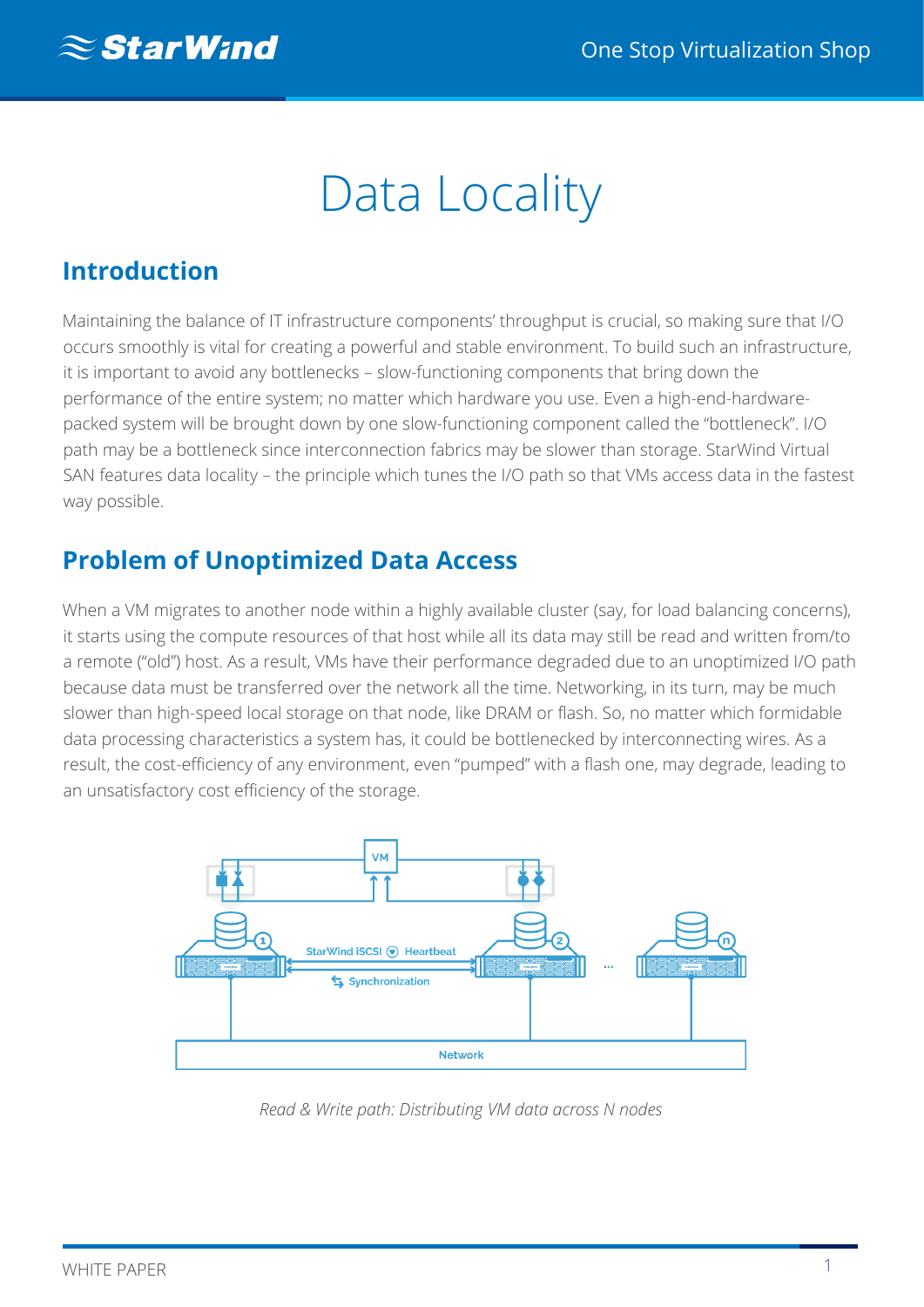#### **Data Locality is a Solution**

Keeping a copy of data locally and marking a local storage path as the optimal one may be a perfect solution to increase VM performance. Such an approach eliminates the latency induced by networking stack as VMs basically do not use wires to access their data anymore.

StarWind VSAN enables to synchronously replicate data between the hosts so that each one contains the most important data sets to spin up a production VM there; there's no need to read data from the neighbor hosts. With Asymmetric Logical Unit Access (ALUA) configuration, the local I/O path can be marked as a preferred one, which enables StarWind VSAN to sufficiently optimize logical unit access for each VM.



*VM data local: Write path*



*VM data local: Read path*

Latency is lower and performance is faster in the local I/O scenario.